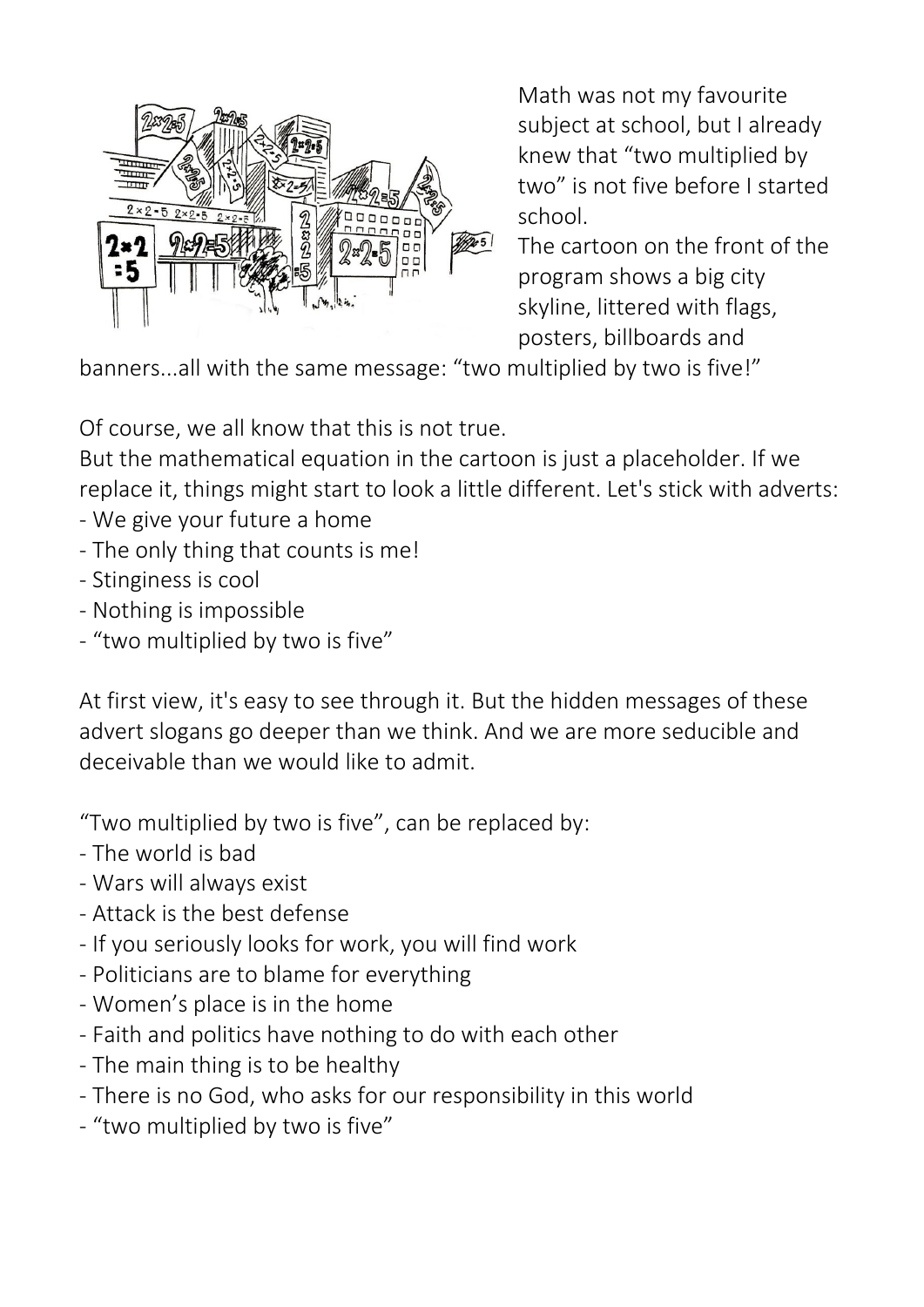If you are told long enough that "two multiplied by two is five", you will eventually believe it. Then it becomes a sentence, which we repeat thoughtlessly. Then we accept mere assertions without questioning. If it is only repeated often enough...the first contradiction will decrease. Millions of BILD-ZEITUNG readers can't be wrong. One can live from 132€ Hartz IV per month, as long as one is not you. The earth is a disk and "two multiplied by two is five".

Will this calculation become generally accepted, because it penetrates from all advert boards into our mind? Or will this claim, that "two multiplied by two is five", in its endless variations, eventually be exposed as a lie? As a lie, behind which we discover solid interests concerning power and money? What if suddenly, one day someone comes along and says, "two multiplied by two is four!"?

How many people will breathe a sigh of relief: "Finally, the spook is over. Finally someone dares to tell the truth!"?



Or, perhaps, suddenly an ambulance from the psychiatric hospital stands in front of your door, or - depending on the country - the military - because

there is danger in your truth!

Why are we here today?

We are here because we listen to Christ, who said:

"If you continue in my word, you are truly my disciples; <sup>32</sup>and you will know the truth, and the truth will make you free." (John 8: 31-32)

Against all our "two multiplied by two is five" sentences, Christ says his truth:

- "Blessed are the spiritually poor, blessed are those who mourn, blessed are the meek, the peacemakers - they all are God's children!"

- Jesus Christ says, "I am the way, the truth and the life!"

Against all "two multiplied by two is five" sentences we confess and celebrate by following Him: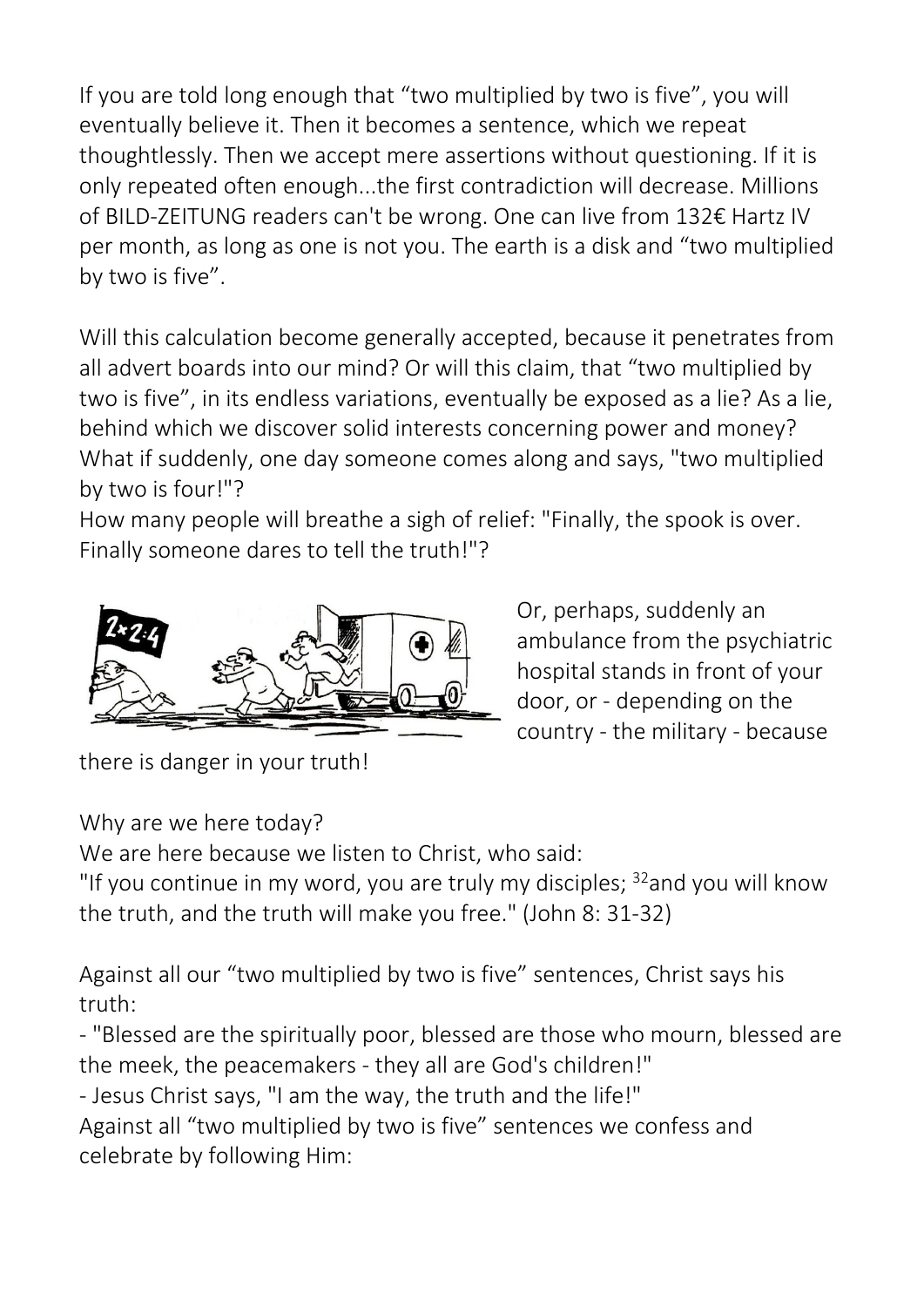- One does not live by bread alone, not by money, not by possessions, not by career, not by success, not by health - but by God's word to us, by God's promise and claim to us, by God's faithfulness to us.

- Instead of "two multiplied by two is five", we confess: We live from God's love alone, more important than anything else is His will.

- More important than our EGO is the faithfulness to our fellow human beings, even in hard times.

- More important than profit is the community in the church of God.

- More important than the DAX or Bitcoin is righteousness according to God's will.

"Two multiplied by two" is not five", but four, that means spoken in the words of faith:

- We let God's grace be enough for us

- We accept our limitations and trust that God's power is made perfect in our weakness.

- We insist that every human being, regardless of race or origin, is an equally loved creature of God with the same right to live.

- We insist that in everything we do and create, we always have to ask: Does it serve life, does it serve humanity, does it correspond to the Spirit of God? - We refuse the ultimate claim of death on our lives; we do not believe that death has more power than the life-giving love of God.

We celebrate our worship, today and every Sunday, together with all Christians, with believers and seekers, so that we do not stand alone with our flags and posters saying "two multiplied by two is four". We become a reliable community in which people can breathe a sigh of relief: "Finally, the spook is over. Finally truth will make us free!"

We celebrate worship, and today also Communion, and by doing so we are confessing: The truth is that we are all equally needy before God, equally dependent on his bread of life, his word of life, that we are all equally dependent on forgiveness and reconciliation, equally dependent on God who always will open doors, and show us new paths.

We go away from the table of the Lord, comforted, as a community, again and again, enabled to shape our lives differently. We know that we are told what is good: "...to do justice, and to love kindness, and to walk humbly with your God." (Micah 6:8)